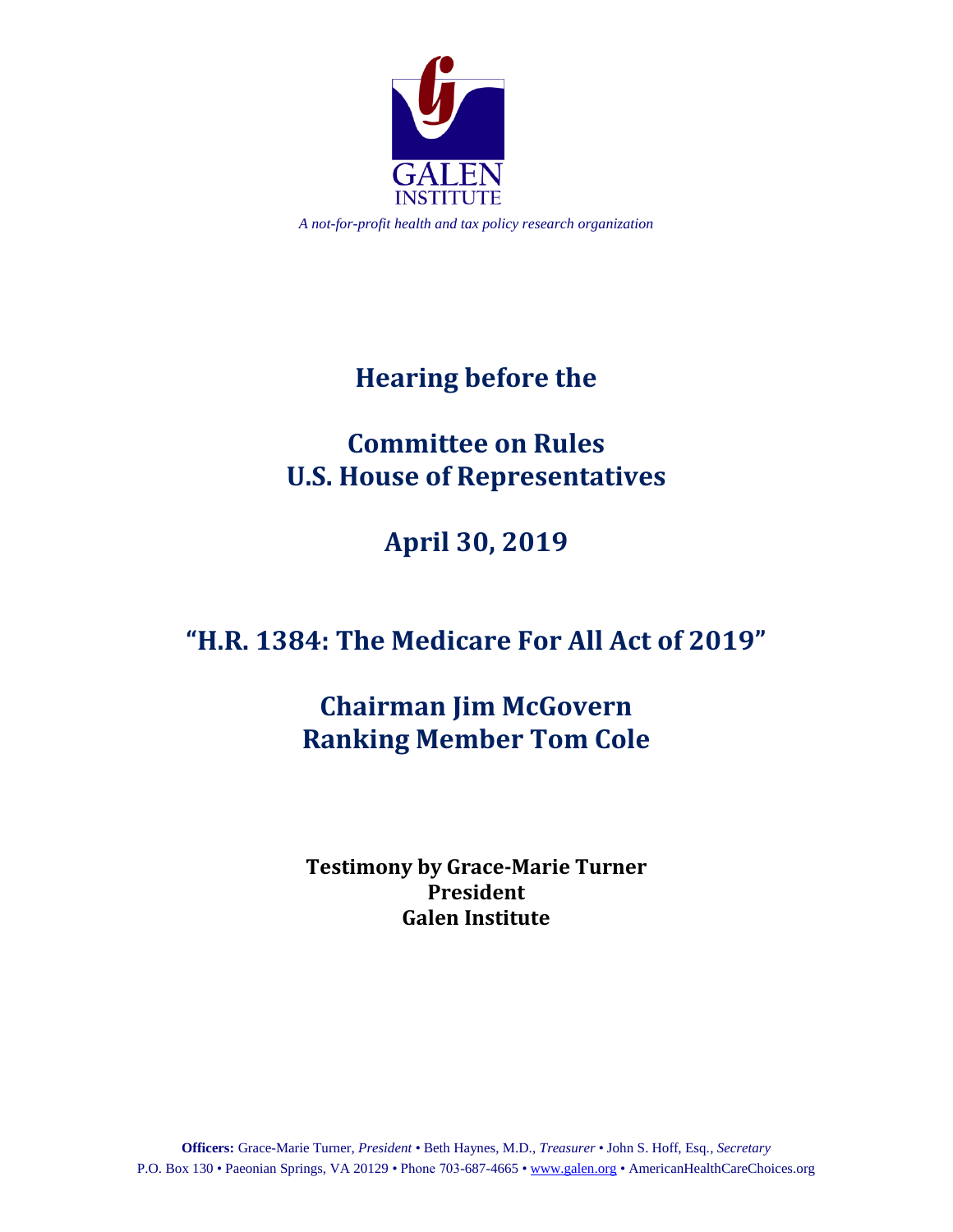# **H.R. 1384: The Medicare for All Act of 2019**

## **Hearing before the Committee on Rules Jim McGovern, Chairman**

#### **Testimony by Grace-Marie Turner, President, Galen Institute**

#### April 30, 2019

Chairman McGovern, Ranking Member Cole, and members of the committee, thank you for the opportunity to testify today.

My name is Grace-Marie Turner, and I am president of the Galen Institute, a non-profit research organization focusing on patient-centered health policy. We focus on ways to ensure access to affordable health coverage and care for all Americans, especially the most vulnerable. I also have served as a member of the Advisory Board of the Agency for Healthcare Research and Quality, as an appointee to the Medicaid Commission, and as a congressional appointee to the Long Term Care Commission.

Mr. Chairman, in calling this hearing today about the Medicare for All national health insurance bill introduced by Congresswomen Pramila Jayapal and Debbie Dingell with 107 co-sponsors, you acknowledge the growing interest in a bold proposal to achieve universal coverage in the United States.

Let me begin by saying I believe there are important shared goals for health reform:

- Everyone should be able to get health coverage to access the health care they need
- Coverage and care should be affordable
- We must guard the quality of care
- People should be able to see the physicians and other providers of their choice
- We must work to protect the most vulnerable

There is no question that many millions of Americans are frustrated with our current health care system. Care costs too much, and many are simply priced out of the market for health insurance. Many who are not eligible for subsidies say the premiums are unaffordable, especially for exchange policies with such high deductibles and ultra-narrow provider networks.

Millions remain uninsured and even those with insurance can face thousands of dollars in "surprise billings." Patients without generous cost-sharing subsidies can face out-of-pocket costs so high they say they might as well be uninsured.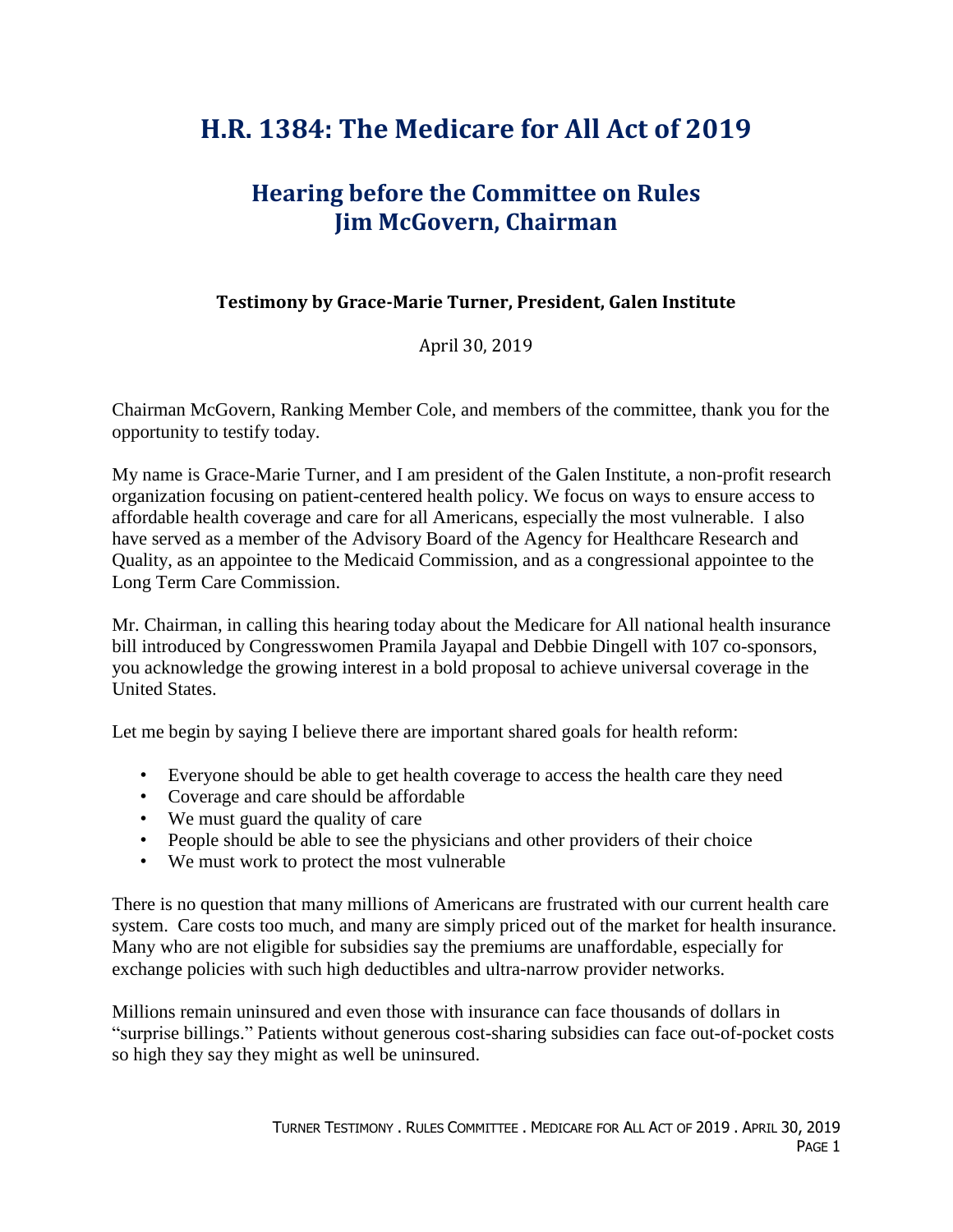Those on public programs are often frustrated as well. Many Medicaid recipients struggle to find physicians who can afford to take the program's low payment rates and can find it especially difficult to get appointments with specialists for more serious health problems.

People are hurting, and they feel powerless against this system.

Health care has become a very big and even lucrative business. Many patients feel they are simply cogs in the \$3.6 trillion health sector with little power to impact choices of care or coverage—or even find out before they get care what it is going to cost them. Independent physicians are selling their practices to hospitals, and some hospital systems have become virtual oligopolies, setting prices and giving plans and purchasers little choice but to pay.

These and other frustrations, I believe, are generating interest in a bold plan that promises universal coverage for everyone, with no premiums, copayments, or deductibles, and the ability to choose any provider or hospital participating in the new system.

But it is hard to see how consumers would be more empowered when dealing with a single government payer. In a country that values diversity, will one program with one list of benefits and set of rules work for everyone?

### **STRUGGLING TO ACHIEVE PROMISED GOALS**

 $\overline{a}$ 

I was in the gallery the night the House passed the Affordable Care Act in March of 2010 and heard member after member talk about the importance of passing the bill in order to "finally achieve universal coverage" and guarantee that everyone will be able to access quality, affordable care. Former President Obama promised repeatedly that people would be able to keep their doctors and their plans and that the typical American family's premiums would drop by \$2,500 a year.

Many Americans are frustrated that, nine years later, our nation still is struggling to achieve these goals of access and affordability. They are understandably skeptical of new promises. When informed that Medicare for All would mean higher taxes and losing the coverage they have now, support plummets. $<sup>1</sup>$ </sup>

Colorado and Vermont recently failed in their attempts to implement statewide single-payer systems. Colorado voters rejected a single-payer initiative in 2016 by a four to one margin, with residents especially concerned about the high taxes that would be required to finance it and about losing the coverage they have now to the uncertainties of the new system. Vermont officials worked feverishly to design a single-payer system but found that the costs of the program would be prohibitive and that the higher taxes required would seriously damage the economy.

<sup>1</sup> Robert E. Moffit, "No Choice, No Exit: The Truth About 'Medicare for all'," February 1, 2019. *The Sacramento Bee.* <https://www.heritage.org/medicare/commentary/no-choice-no-exit-the-truth-about-medicare-all-proposals>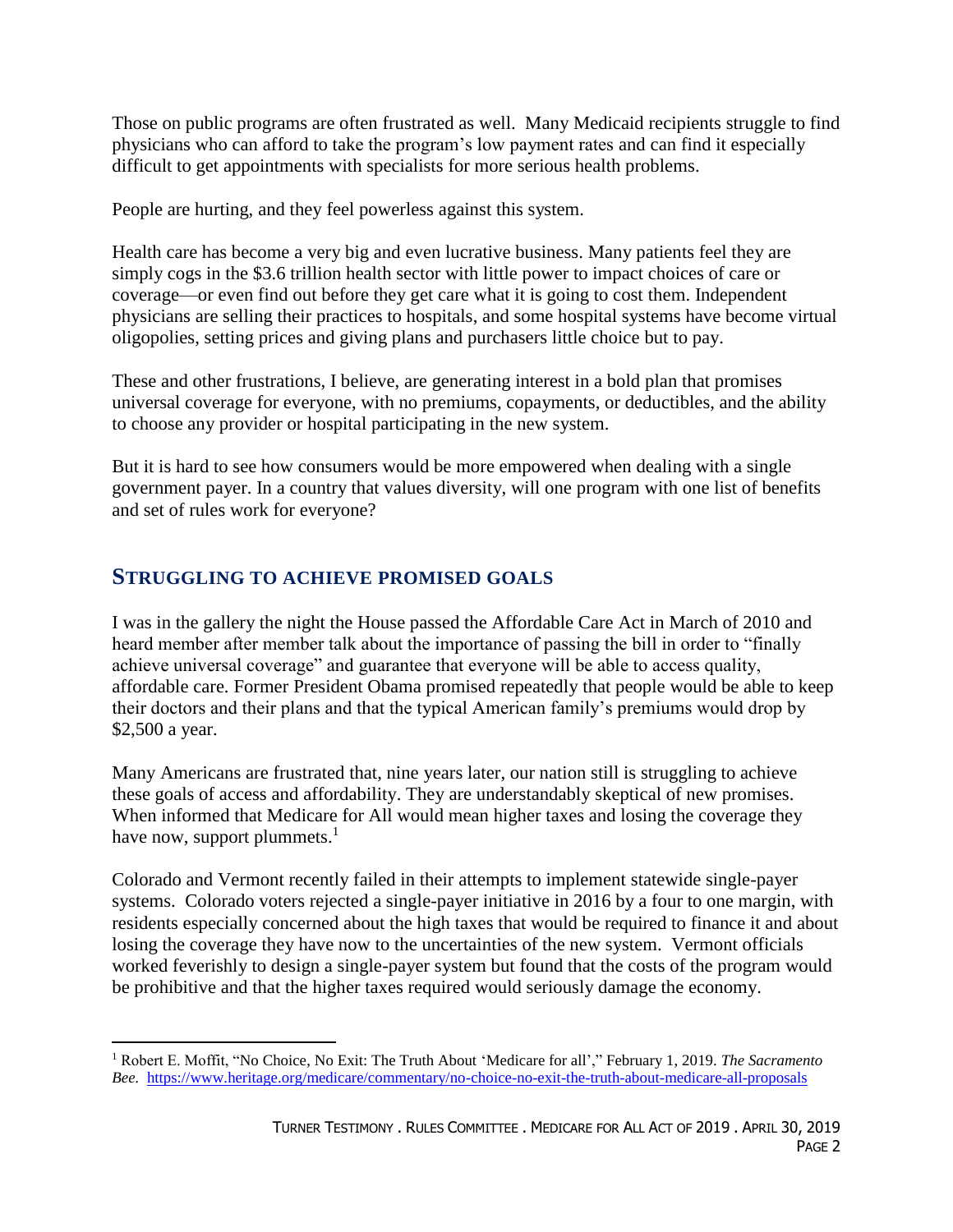### **TOO MUCH GOVERNMENT**

The high cost of health care in the United States compared to other developed countries and the number of Americans who remain uninsured are real and serious concerns that deserve attention.

The United States does not have a properly functioning market in the health sector. It does not respond to the needs of consumers and their demands for lower costs and more choices which they experience in other sectors of the economy.

But I would argue that the growing presence of government is a significant contributor to these problems. In the health sector, government officials, not consumers, increasingly determine what services can or must be covered, how much will be paid, and who is eligible to both deliver and receive these services. Third-party payment systems and the resulting lack of price and benefit transparency lead to significant disruptions in the market. Consumers are at the bottom of the health care totem pole.

Today, people in the individual and small group markets have few choices—they can either buy an expensive ACA-compliant plan or go uninsured. The Affordable Care Act rewrote the rules for health insurance policies, including mandating a rich benefits package. California spent \$100 million last fall trying to boost enrollment in its exchange, yet it saw the number of new enrollees [shrink by nearly 24%.](https://www.coveredca.com/newsroom/news-releases/2019/01/30/covered-california-plan-selections-remain-steady-at-1-5-million-but-a-significant-drop-in-new-consumers-signals-need-to-restore-penalty/)

The problem is cost. The costs of premiums and deductibles can be prohibitive, especially for those who don't get subsidies.

But rather than dramatically expanding the role of government in the health sector, I believe we need to look more carefully at these problems and target appropriate solutions that empower consumers and build on what works.

### **THE MEDICARE MODEL**

Today's Medicare is seen as a model for reform at least partly because it allows seniors in traditional fee-for-service Medicare to get care from the doctors of their choice. The Medicare for All bill, H.R. 1384, before the committee would:

- allow patients to choose the doctors, hospitals, and other providers they wish to see.
- provide a much more comprehensive list of covered benefits than seniors have today. It would cover all primary care, hospital and outpatient services, dental, vision, audiology, women's reproductive health services, maternity and newborn care, long-term services and supports, prescription drugs, mental health and substance abuse treatment, laboratory and diagnostic services, dietary therapies, transport, and more.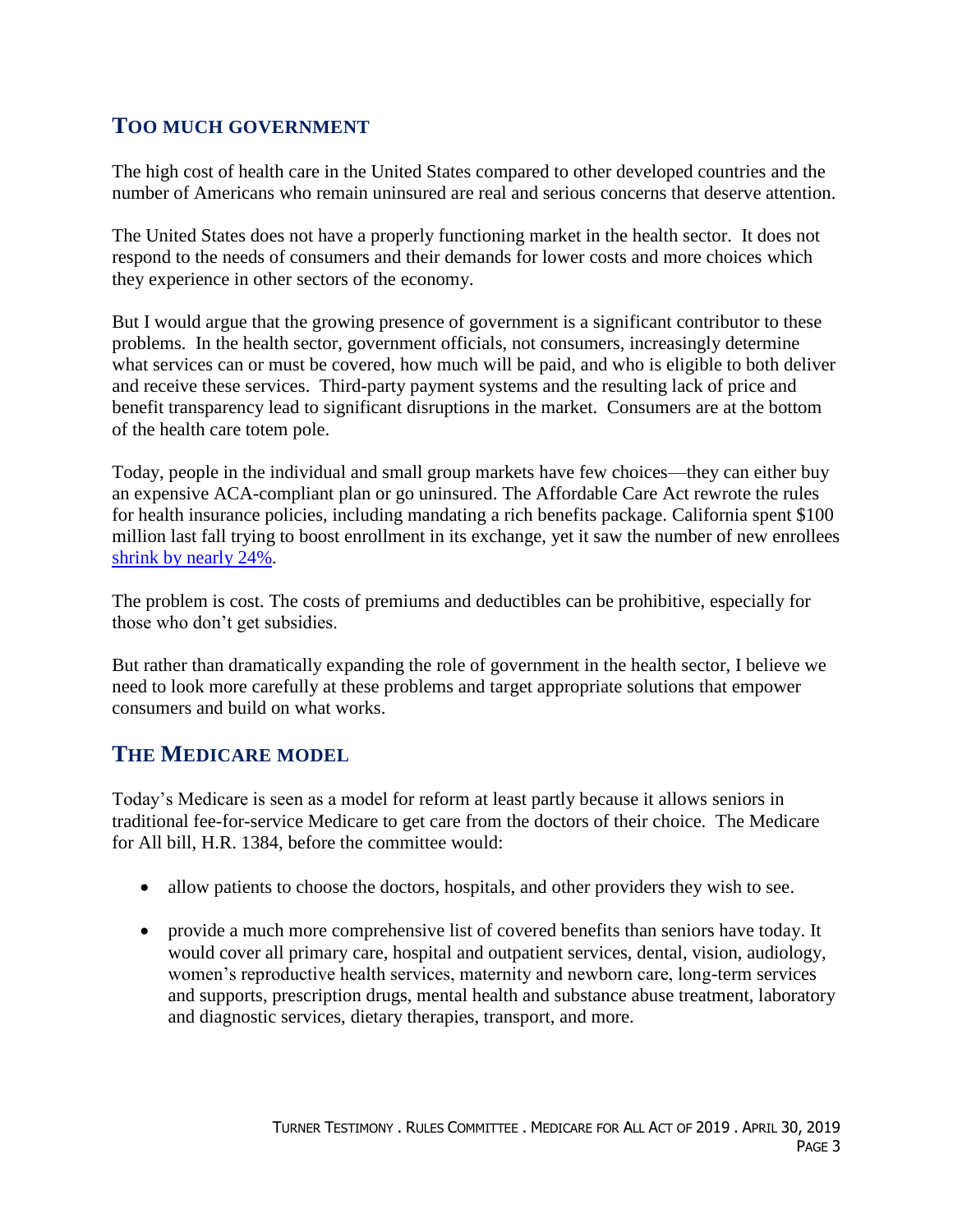- guarantee that everyone would be able to access care without facing any private insurance premiums or deductibles. Upon receiving care, patients would not be charged any co-payments or other out-of-pocket costs.
- outlaw private health insurance, including employer-sponsored health insurance and Medicare Advantage or supplements, for any of the benefits covered under Medicare for All.
- eliminate Medicare, Medicaid, TriCare, the State Children's Health Insurance Program, the Federal Employee Health Benefits Program, and ACA exchange coverage
- require the HHS secretary to determine policies and procedures to implement the new program, including determining benefit eligibility, enrollment, benefits provided, levels of funding, methods of determining payments to providers, appeal processes, planning for capital expenditures and health professional education, and set up a new system of "uniform reporting standards" to a national database.
- require the HHS secretary to "establish a national health budget, which specifies a budget for the total expenditures to be made for covered health care items and services" under the new program. Spending would be based upon "government negotiated prices."
- require providers to provide information and allow examination of records that document items and services furnished to patients.
- begin the Medicare for All program two years after enactment of the bill.

Proponents of a single-payer health care system argue that if all the money flowing through the health sector today were put into one program, the U.S. could more than afford the new program. But unrestricted access to benefits is virtually unprecedented, and it is difficult to anticipate the impact of this new system.

Rep. Jayapal's bill implies a recognition of the cost risk by imposing global budgets to cap Medicare for All spending for institutional providers. The relatively few providers who are expected to work in non-institutional settings would be paid on a national fee schedule. In addition, the bill assigns to Washington the task of determining on an annual basis adjustments to the list of covered benefits.

### **WHAT GLOBAL BUDGETS WOULD MEAN**

As Dr. Blahous likely will explain, if current Medicare rates are applied, assigning Medicare rates to hospitals would entail payment rates that are roughly 40% lower than commercial rates, while physicians would see 30% cuts. These payment reductions would gradually grow larger over time for both. Such dramatic payment reductions would mean many physician practices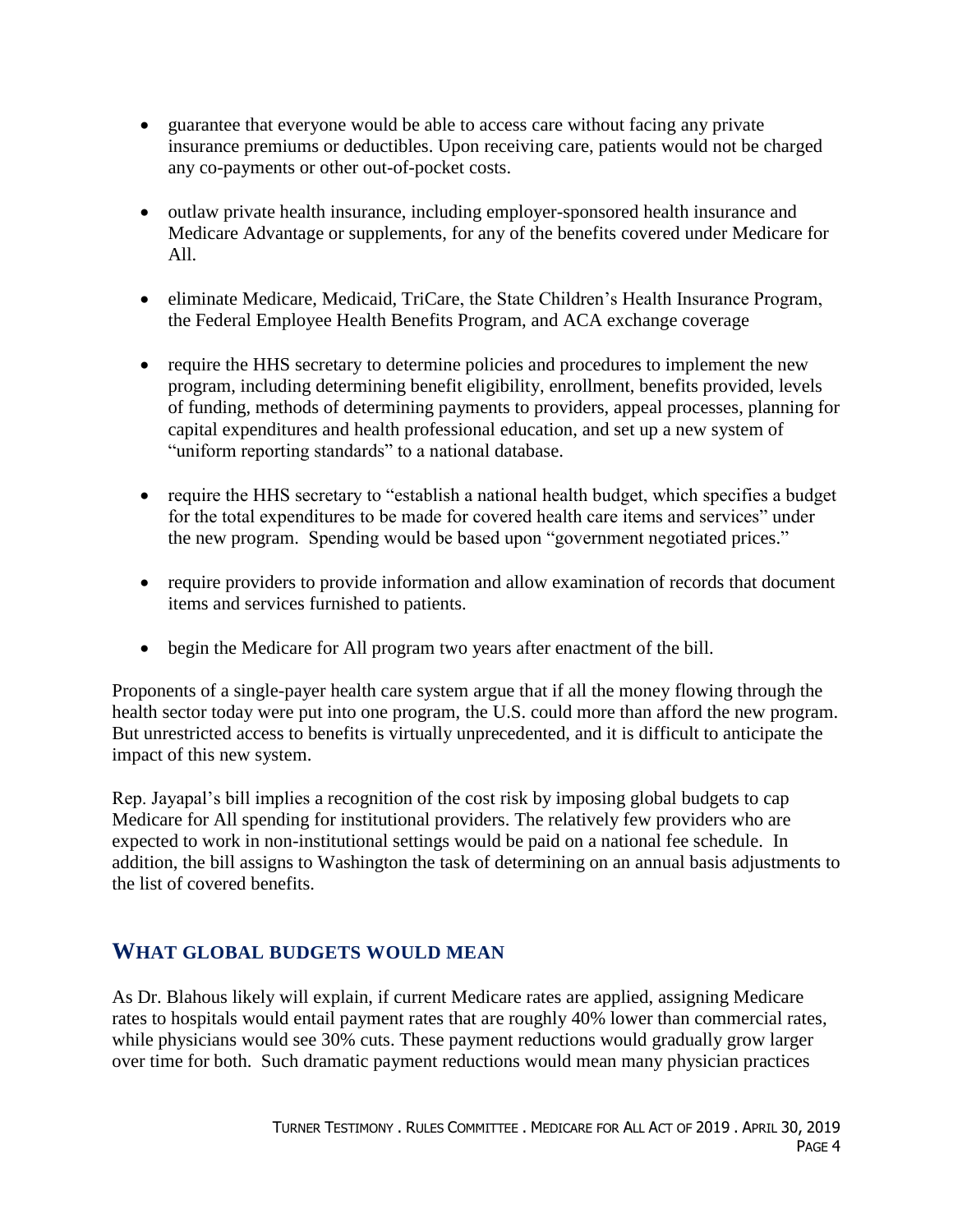would be operating in the red, and hospitals would be forced to close or significantly cut back on services. Some anticipate the new program would look more like mandatory Medicaid as a result.

A new report from the Association of American Medical Colleges finds that, even under our current health system, the U.S. will see a shortage of up to nearly 122,000 physicians by 2032. The demand for physicians is expected to grow faster than the supply, and rural areas will be hit especially hard, according to the report.<sup>2</sup> The payment cuts envisioned in H.R. 1384 are likely to exacerbate this trend as more physicians close their practices or otherwise withdraw because of the payment reductions.

### **THE HIGH PRICE OF FREE CARE**

We do know from the experience of other countries that global budgets, such as would be implemented under H.R. 1384, and associated centrally-determined benefit structures lead to rationing, waiting lines, and lower quality of care. These and other forms of rationing seriously compromise access to care.

While patients in countries with nationalized health systems say they value their access to free care, many pay a very high price in other ways. Tragically, it is often the most vulnerable who are left behind when demand for services outpaces resources.

The Fraser Institute in Canada devotes considerable time and resources to tracking waiting lists for Canadians seeking care.<sup>3</sup> In "Waiting Your Turn: Wait Times for Health Care in Canada, 2018," it finds that the median wait time for medically necessary treatment in Canada was 19.8 weeks.

We regularly see articles in UK papers about patients stuck in ambulances for hours in London waiting for an opening to a hospital emergency room.<sup>4</sup> And once patients are admitted, they can be warehoused in hallways for days, with some dying before a hospital bed becomes available.<sup>5</sup>

<sup>2</sup> Association of American Medical Colleges, "The Complexities of Physician Supply and Demand: Projections from 2017-2032," April 2019. [https://aamc-black.global.ssl.fastly.net/production/media/filer\\_public/31/13/3113ee5c](https://aamc-black.global.ssl.fastly.net/production/media/filer_public/31/13/3113ee5c-a038-4c16-89af-294a69826650/2019_update_-_the_complexities_of_physician_supply_and_demand_-_projections_from_2017-2032.pdf)[a038-4c16-89af-294a69826650/2019\\_update\\_-\\_the\\_complexities\\_of\\_physician\\_supply\\_and\\_demand\\_-](https://aamc-black.global.ssl.fastly.net/production/media/filer_public/31/13/3113ee5c-a038-4c16-89af-294a69826650/2019_update_-_the_complexities_of_physician_supply_and_demand_-_projections_from_2017-2032.pdf) [\\_projections\\_from\\_2017-2032.pdf](https://aamc-black.global.ssl.fastly.net/production/media/filer_public/31/13/3113ee5c-a038-4c16-89af-294a69826650/2019_update_-_the_complexities_of_physician_supply_and_demand_-_projections_from_2017-2032.pdf)

<sup>3</sup> <https://www.fraserinstitute.org/categories/health-care-wait-times>

<sup>4</sup> *The Guardian*, "16,900 people in a week kept in NHS ambulances waiting for hospital care," January 4, 2018. [https://www.theguardian.com/society/2018/jan/04/16900-people-in-a-week-kept-in-nhs-ambulances-waiting-for](https://www.theguardian.com/society/2018/jan/04/16900-people-in-a-week-kept-in-nhs-ambulances-waiting-for-hospital-care)[hospital-care](https://www.theguardian.com/society/2018/jan/04/16900-people-in-a-week-kept-in-nhs-ambulances-waiting-for-hospital-care)

<sup>5</sup> BBC, "Patients 'dying in hospital corridors'," January 11, 2018. <https://www.bbc.com/news/health-42572116>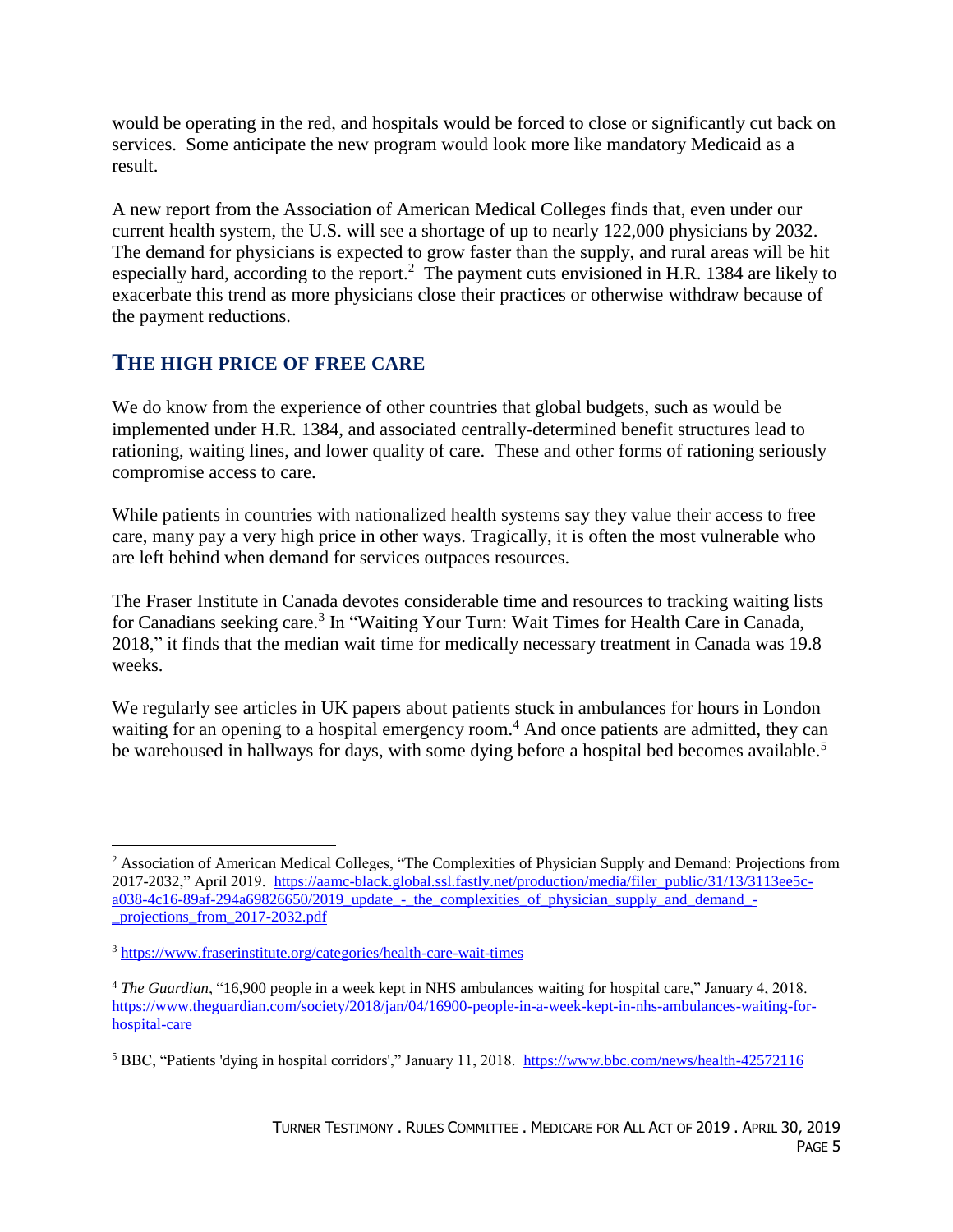Sally Pipes of the Pacific Research Institute, who was born and raised in Canada, writes that Britain's version of Medicare For All is struggling with long waits for care.<sup>6</sup> "The [National Health Service] routinely denies patients access to treatment. More than half of NHS Clinical Commissioning Groups, which [plan and commission health services](https://www.nhscc.org/ccgs/) within their local regions, are rationing cataract surgery. They call it a procedure of ['limited clinical value.](https://www.opticianonline.net/news/ccgs-restrict-cataract-surgery-in-nhs-england-1)' It's hard to see how a surgery that can prevent blindness is of limited clinical value," she writes.

Nearly a [quarter of a million British patients](https://www.rcseng.ac.uk/news-and-events/media-centre/press-releases/nhs-stats-march-2019/) have been waiting more than six months to receive planned medical treatment from the National Health Service, according to a recent report from the Royal College of Surgeons. More than [36,000 have been in treatment queues](https://www.rcseng.ac.uk/news-and-events/media-centre/press-releases/nhs-stats-march-2019/) for nine months or more.

**Access to new medicines** and other medical technologies also is limited in these countries. In just one example, my colleague Doug Badger recently surveyed access to new drugs in a number of countries with government-dominated health systems.<sup>7</sup> He found the French have access to only 48% of new drugs introduced between 2011 and 2018. Americans, by contrast, have access to 89% of those innovative medications. Nor is France an exception. The Swiss have access to only 48% of newly-developed drugs, the Belgians 43%, and the Dutch 56%.

Prescription drug prices are a key focus of members of Congress on both sides of the aisle and both sides of the Capitol. Doug Badger's analysis suggests that many of the distortions in drug pricing come from our own government programs: "The federal government requires manufacturers to pay rebates, grant discounts, and comply with various price-distorting directives across a range of programs. The Department of Veterans Affairs uses [multiple](https://fas.org/sgp/crs/misc/R44832.pdf)  [contracting systems](https://fas.org/sgp/crs/misc/R44832.pdf) and a single national formulary that [restricts access](https://www.heritage.org/health-care-reform/report/the-va-drug-pricing-model-what-senators-should-know) to pharmaceuticals to hold down prices. Medicare requires manufacturers to provide a [70 percent discount](https://www.medicare.gov/drug-coverage-part-d/costs-for-medicare-drug-coverage/costs-in-the-coverage-gap) on drugs in the Part D 'coverage gap.' Medicaid requires them to pay the federal government a rebate of  $23.1$ [percent,](https://www.medicaid.gov/medicaid/prescription-drugs/medicaid-drug-rebate-program/index.html) and nearly every state exacts [additional rebates](https://www.medicaid.gov/medicaid-chip-program-information/by-topics/prescription-drugs/downloads/xxxsupplemental-rebates-chart-current-qtr.pdf) from manufacturers. The government also mandates that drugmakers provide similar rebates to qualifying clinics and hospitals under its 340B program." <sup>8</sup> All put upward pressure on the prices consumers face.

Some pharmaceutical companies have voluntarily announced rollbacks of price increases, cuts in prices, price freezes, or other ways to improve affordability for patients. As one example,

<sup>6</sup> Sally Pipes, "Britain's Version Of 'Medicare For All' Is Struggling With Long Waits For Care," *Forbes*, April 1, 2019. [https://www.forbes.com/sites/sallypipes/2019/04/01/britains-version-of-medicare-for-all-is-](https://www.forbes.com/sites/sallypipes/2019/04/01/britains-version-of-medicare-for-all-is-collapsing/#2c4418a536b8) $\text{collapsing}/\text{#2c4418a536b8}$ 

<sup>7</sup> Doug Badger, "Examination of International Drug Pricing Policies in Selected Countries Shows Prevalent Government Control over Pricing and Restrictions on Access," Galen Institute, March 5, 2019. [https://galen.org/2019/examination-of-international-drug-pricing-policies-in-selected-countries-shows-prevalent](https://galen.org/2019/examination-of-international-drug-pricing-policies-in-selected-countries-shows-prevalent-government-control-over-pricing-and-restrictions-on-access/)[government-control-over-pricing-and-restrictions-on-access/](https://galen.org/2019/examination-of-international-drug-pricing-policies-in-selected-countries-shows-prevalent-government-control-over-pricing-and-restrictions-on-access/)

<sup>8</sup> Doug Badger, "Trump Blames the Wrong Government for High Drug Prices," *RealClearHealth*, March 22, 2019. https://www.realclearhealth.com/articles/2019/03/22/trump\_blames\_the\_wrong\_government\_for\_high\_drug\_prices [110887.html](https://www.realclearhealth.com/articles/2019/03/22/trump_blames_the_wrong_government_for_high_drug_prices_110887.html)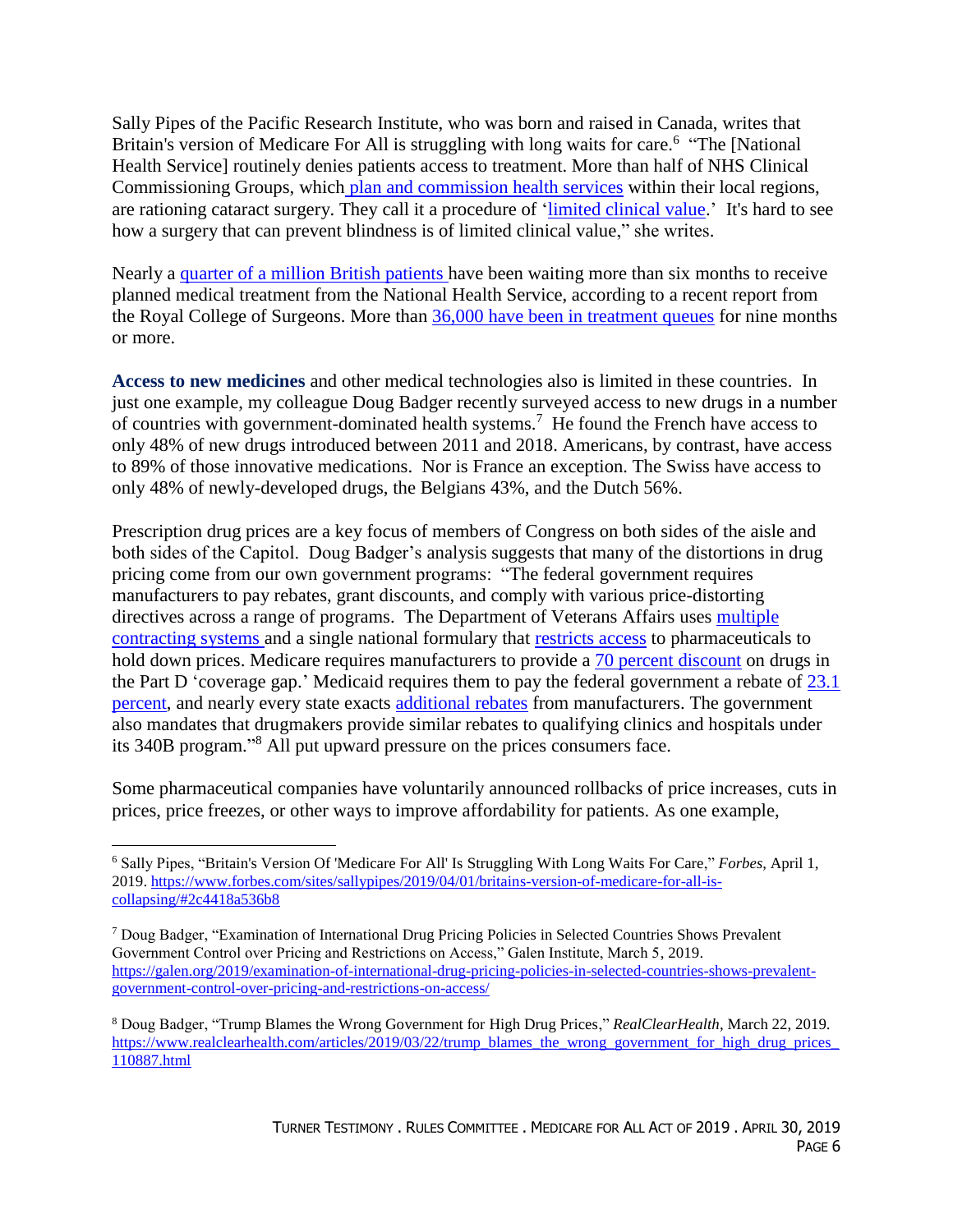Amgen, a leading biologics company, announced it was breaking through the complex and opaque drug pricing maze with a simpler pricing model that reduced the list price of its innovative biologic, Repatha, by 60%. <sup>9</sup> This is a healthy response to market competition and political pressure.

**Administrative costs:** While H.R. 1384 does not specify funding mechanisms, Medicare for All advocates say the administrative savings would help fill the funding gap. But the new singlepayer system still would require many of the same administrative functions as any insurance system. Physicians, hospitals, labs and other service providers would have to be approved and payment rates set. The government would need verification that approved services were actually provided, and there would need to be even greater need for safeguards against fraud and abuse.

Merrill Matthews, now with the Institute for Policy Innovation, analyzed Medicare administrative costs vs those of private insurers.<sup>10</sup> He found that an apples to apples comparison showed little administrative savings between Medicare and private payers when, for example, services such as the costs that other agencies of government perform in collecting premium revenue are considered.

**Value of innovation**: The United States is a recognized leader in medical innovation. Over the past half century, the United States has been the birthplace of the majority of the world's biomedical innovations.<sup>11</sup> Our hospitals and physicians offer top quality care where Americans have access to the latest medical diagnostics. Generations of people in the UK have grown up knowing no system other than the National Health Service, but Americans are used to better quality and access and are unlikely to be satisfied with restrictions and rationing.

**Losing current plans:** I began my testimony talking about the very real problems and frustrations with health care in American, but any policy solution must also take into account what people value about the system and to assess the risks of such sweeping changes.

In addition to inevitable restrictions on access to medical technologies and newest treatments, seniors value their current Medicare coverage, and many believe their access would be undermined if 265 million more Americans were competing with them for services to the same underpaid providers.

Medicare and Medicaid recipients, federal employees, kids on the Children's Health Insurance Program, workers and retirees getting insurance through the workplace, and those receiving coverage through ACA exchanges all would all be moved into the new program within the short span of two years. Many would see this as severely disruptive.

<sup>9</sup> [https://www.amgen.com/media/news-releases/2018/10/amgen-makes-repatha-evolocumab-available-in-the-us-at](https://www.amgen.com/media/news-releases/2018/10/amgen-makes-repatha-evolocumab-available-in-the-us-at-a-60-percent-reduced-list-price/)[a-60-percent-reduced-list-price/](https://www.amgen.com/media/news-releases/2018/10/amgen-makes-repatha-evolocumab-available-in-the-us-at-a-60-percent-reduced-list-price/)

<sup>&</sup>lt;sup>10</sup> Merrill Matthews, "Medicare's Hidden Administrative Costs," Council for Affordable Health Insurance, January 10, 2006. [http://mforall.net/files/CAHI\\_Medicare\\_Admin\\_Final\\_Publication.pdf](http://mforall.net/files/CAHI_Medicare_Admin_Final_Publication.pdf)

<sup>11</sup> <https://www.americanactionforum.org/weekly-checkup/new-drug-patents-country/>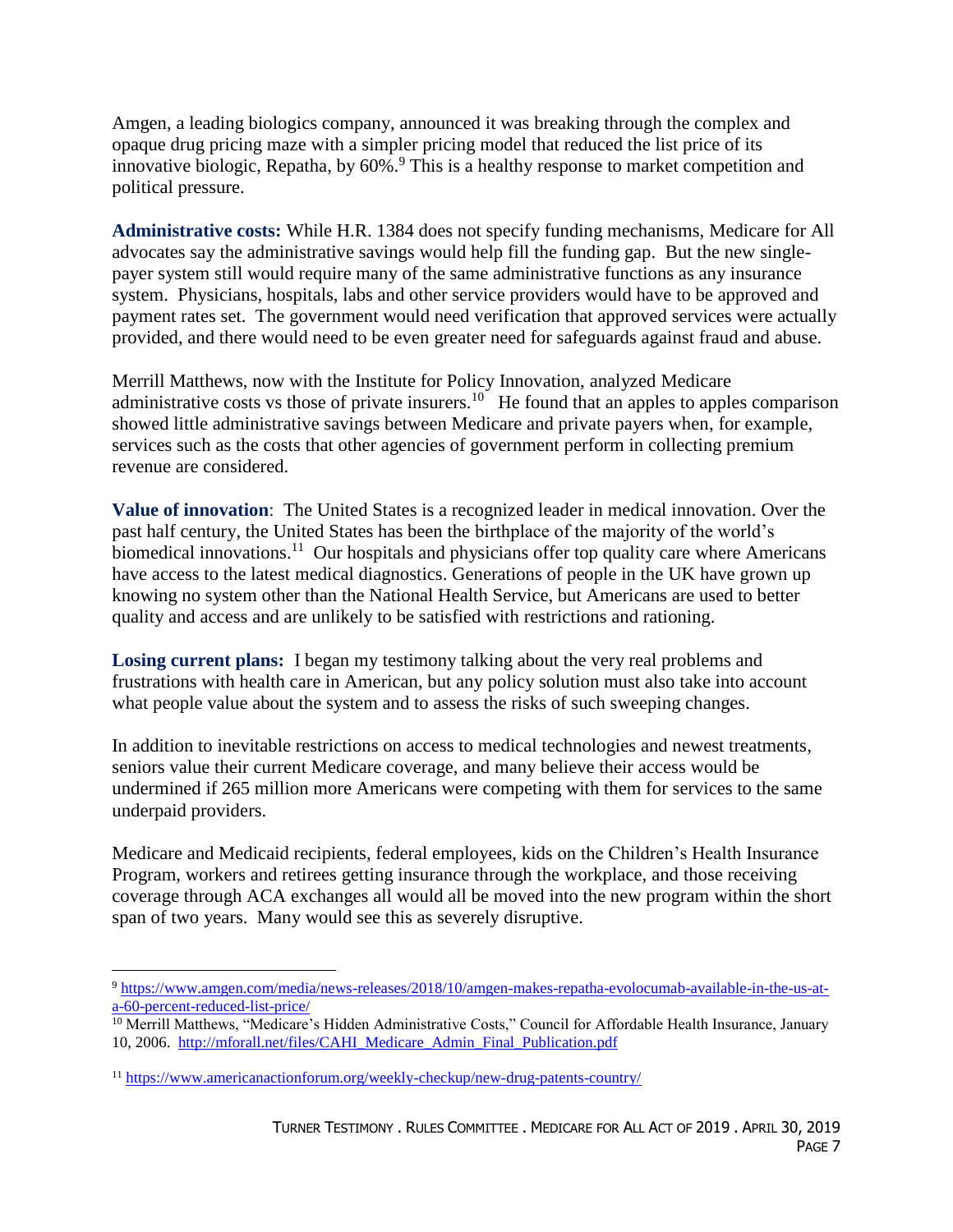Today, [60 million people,](https://www.hhs.gov/sites/default/files/fy-2019-budget-in-brief.pdf) including 51 million older adults and 9 million younger adults with disabilities, rely on Medicare for their health insurance coverage. In 2018, two-thirds of Medicare beneficiaries were in traditional Medicare, and [one-third had chosen to enroll in private](https://www.kff.org/medicare/issue-brief/a-dozen-facts-about-medicare-advantage/)  [Medicare Advantage plans.](https://www.kff.org/medicare/issue-brief/a-dozen-facts-about-medicare-advantage/)<sup>12</sup> Medicare For All would take away the private coverage that 22 million seniors have voluntarily chosen under the existing Medicare Advantage program.

The Medicare Trustees' Report issued April 22 presents warning signs about the sustainably of the Medicare program we have today.

Medicare is on track to bankruptcy in 2026. According to the report, Medicare had a cash shortfall in 2018 of \$363 billion. The program paid \$740 billion for medical goods and services for today's seniors but collected only \$377 billion in payroll taxes and seniors' monthly premiums.<sup>13</sup> Medicare has accumulated a \$5.1 trillion cash shortfall since the program started in 1965, and covering this shortfall is responsible for one third of U.S. federal debt.

Just balancing the books for the program for today's seniors would mean increasing payroll taxes for working Americans by 15% and increasing Medicare premiums for seniors by 261%.

Instead of expanding Medicare, Congress could consider instead ways of securing Medicare's promise for future generations. The part of Medicare that is working best is Medicare Advantage, which deploys private insurers to provide better access and better-coordinated care to seniors. MA plans have lower premiums, broader benefits, and better health outcomes. The best way to reform Medicare is to enact reforms that will further improve the quality and affordability of Medicare Advantage plans, and to build on this model to improve coverage for working-age Americans. 14

### **EMPLOYER-SPONSORED HEALTH INSURANCE: A CENTRAL PILLAR IN OUR HEALTH SECTOR**

 $\overline{a}$ 

In our multi-payer health sector, employer-sponsored health insurance (ESI) is the single-largest conveyer of health coverage in America. As such, it is worth taking a deeper dive into this program and its central role in our health sector—including supporting the current Medicare program.

<sup>12</sup> [https://www.kff.org/medicare/issue-brief/sources-of-supplemental-coverage-among-medicare-beneficiaries-in-](https://www.kff.org/medicare/issue-brief/sources-of-supplemental-coverage-among-medicare-beneficiaries-in-2016/)[2016/](https://www.kff.org/medicare/issue-brief/sources-of-supplemental-coverage-among-medicare-beneficiaries-in-2016/)

<sup>&</sup>lt;sup>13</sup> Tara O'Neill Hayes and Gordon Gray, "The Future of America's Entitlements: What you need to know about the Medicare and Social Security Trustees Reports," American Action Forum, April 22, 2019. [https://www.americanactionforum.org/research/the-future-of-americas-entitlements-what-you-need-to-know-about](https://www.americanactionforum.org/research/the-future-of-americas-entitlements-what-you-need-to-know-about-the-medicare-and-social-security-trustees-reports-2/)[the-medicare-and-social-security-trustees-reports-2/](https://www.americanactionforum.org/research/the-future-of-americas-entitlements-what-you-need-to-know-about-the-medicare-and-social-security-trustees-reports-2/)

<sup>&</sup>lt;sup>14</sup> Avik Roy, "Medicare Advantage: A Platform for Affordable Health Reform," FREEOP, April 18, 2019. <https://freopp.org/medicare-advantage-a-platform-for-affordable-health-reform-fbe31bf444f3>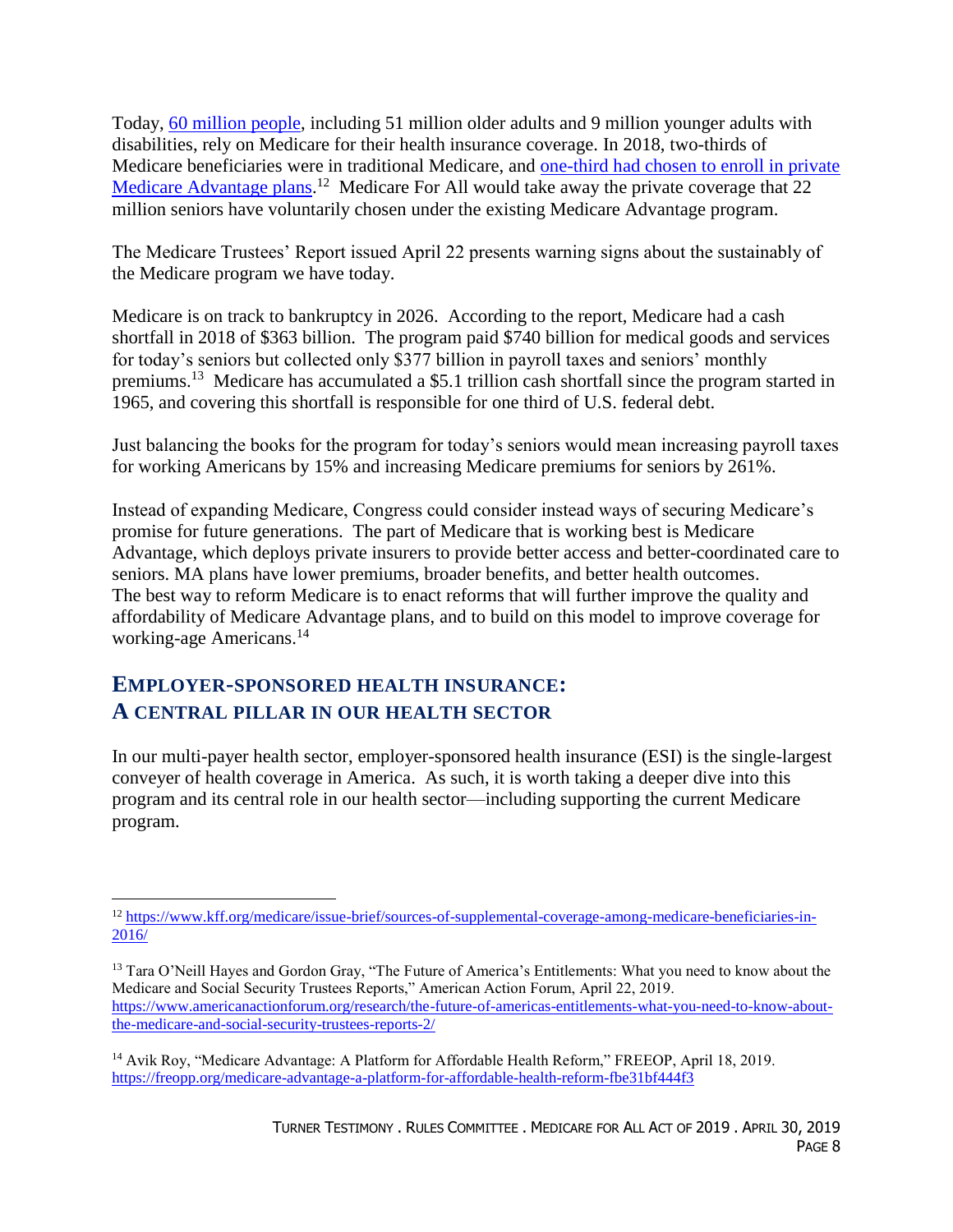In 2016, an estimated 173 million Americans received health coverage through the workplace, either as an employee, retiree, or dependent. The great majority highly value their coverage that would be eliminated under Medicare for All.

A survey by Luntz Global Partners shows the critical importance of employer-sponsored health coverage to American workers.<sup>15</sup> It found 71% of Americans are satisfied with their current employer health coverage. Further, 56% indicated coverage remains a key factor in their decision to stay at their current job. In tight labor markets where companies are competing for workers, employers work hard to meet their employees' demands for quality coverage. Employers negotiate fiercely to keep costs as low as possible and continually adjust their plans to meet the needs of their workers for the benefits they value. Many employees say ESI is a prime reason for picking the employer they do.

Employers know that high quality health coverage leads to better health outcomes and a healthier workforce. Long before the ACA, they offered preventive and wellness services because they know that addressing health issues before they become a crisis can minimize costs and lead to better outcomes.

Employers and employees both have a vested interest in getting the best value for their health care dollars to obtain the highest quality care and coverage at the lowest cost.

My colleague Doug Badger provides a detailed history of how the employer-based health insurance system evolved in the United States and how central it is to the network of programs in our health sector today.<sup>16</sup> He explains that "The vast majority of workers—89 percent according to the Kaiser survey<sup>17</sup>—worked for companies that sponsored health insurance coverage in 2016, and an estimated 79 percent of those employees were eligible to enroll in their firm's plan. In all, 62 percent of those working for employers that sponsor coverage enrolled in that coverage in  $2016.^{18}$ 

Badger describes the cost in terms of tax preference for employer-sponsored health insurance (ESI) and how that is leveraged to produce a nearly 3-1 ratio in value to tax expenditures:

 $\overline{a}$ <sup>15</sup> <https://www.ahip.org/majority-of-americans-satisfied-with-their-employers-health-plan-new-survey-shows/>

<sup>16</sup> Doug Badger, "Replacing Employer-Sponsored Health Insurance with Government-Financed Coverage: Considerations for Policymakers," Galen Institute, December 2018. [https://galen.org/assets/Replacing-Empl-Spons-](https://galen.org/assets/Replacing-Empl-Spons-Insur-112618.pdf)[Insur-112618.pdf](https://galen.org/assets/Replacing-Empl-Spons-Insur-112618.pdf)

<sup>&</sup>lt;sup>17</sup> Kaiser Family Foundation/Health Research & Education Trust 2016 Employer Health Benefits Survey. Sep 14, 2016.<https://www.kff.org/report-section/ehbs-2016-summary-of-findings/>

<sup>&</sup>lt;sup>18</sup> Badger explains that some may have chosen to remain uninsured despite exposure to tax penalties on the uninsured. Others may have had other sources of coverage—through a working spouse, for example, a parent (in the case of those under 26), or through another public program such as Medicaid or Medicare.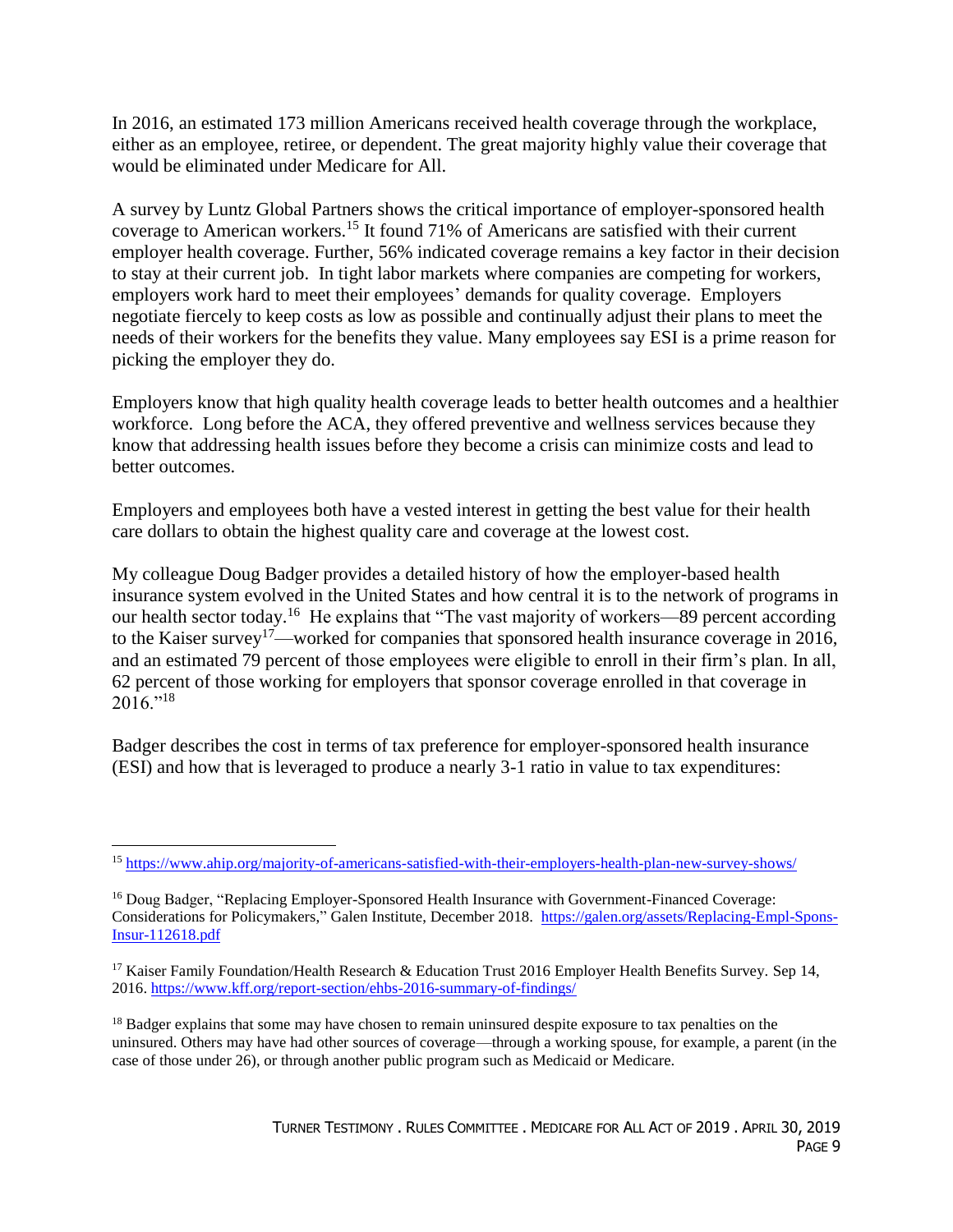ESI offers considerable benefits to the government. Premiums for those with ESI totaled nearly \$991.3 billion in 2016.<sup>19</sup> Of that amount, 73 percent was contributed by employers and 27 percent by workers.<sup>20</sup> Government does not tax health benefits. If it treated ESI the same as it does wages, federal income and payroll tax revenues would increase.<sup>21</sup> The Treasury Department estimates that, absent the tax exclusion, federal revenues would have been \$348 billion higher in fiscal year  $2016$ .<sup>22</sup>

By not taxing ESI, the government leveraged nearly \$1 trillion in private health insurance spending at a net cost to the federal budget of less than \$350 billion.<sup>23</sup> To finance that sum through payroll taxes in 2016 would have required raising the OASDI [Old-Age, Survivors, and Disability Insurance] tax by 9.6 percentage points, from 12.4 percent to 22.0 percent of taxable payroll. $^{24}$ 

… Instead of taxing workers and corporations and directly financing their medical care, the U.S. government exempts ESI from taxation, leveraging \$2.85 in health insurance spending for every \$1 in federal revenue losses.<sup>25</sup>

<sup>19</sup> CMS, National Health Expenditures, Table 24.

 $\overline{a}$ 

 $20$  CMS, National Health Expenditures, Table 24. It is generally accepted that the employer contribution is, in fact, a form of compensation or, to put it somewhat differently, a labor cost.

 $21$  Firms do, of course, deduct their contribution to ESI from their corporate taxes but they also deduct the wages they pay. The difference between wage and non-wage compensation is the latter's exclusion from federal income and payroll taxes.

<sup>22</sup> Department of Treasury, "Tax Expenditures," Table 1, line 128 and footnote 12. Line 128 estimates the FY 2016 federal income tax loss at \$216.1 billion. Footnote 12 estimates lost payroll tax revenue of \$131.6 billion.

<sup>23</sup> Badger's paper is concerned largely with federal expenditures and consequently makes no effort to estimate the effects of the exclusion on state tax revenues. A very rough estimate of the benefit to the government in 2016 can be derived by subtracting the amount of federal revenue lost to the exclusion (\$348 billion) from the total amount of ESI premiums (\$991.3 billion), yielding \$643.3 billion. That is a rough estimate of the net cost of supplanting ESI with direct government financing in 2016.

<sup>24</sup> Wages subject to OASDI taxes totaled \$6.7 trillion in 2016. 2017 SSA Trustees Report, Table VI.G6, p. 216. This is not to suggest that the government would finance health care through an increase in the OASDI payroll tax, but merely to provide perspective on the amount of private health spending government leverages through the exclusion.

<sup>25</sup> Others have arrived at a higher ratio. The American Benefits Institute has estimated that employers paid \$4.45 to finance health benefits for every \$1.00 in foregone federal revenue. (See *American Benefits Legacy: The Unique Value of Employer Sponsorship,* American Benefits Institute, October 2018, p. 31. <https://www.americanbenefitscouncil.org/pub/?id=b949f447-f1ca-4dd0-817a-a7e96d8e3bfc> .) There are several reasons for the difference between this ratio and the one used in this paper. First, the American Benefits Institute (ABI) paper derives its employer payments for group health insurance from the Commerce Department's National Income and Products Accounts. This paper uses National Health Expenditures data compiled by the CMS Actuary. Second, ABI uses tax expenditure data compiled by the Joint Committee on Taxation. Badger's paper uses Treasury Department data. Most importantly, this paper takes into account both foregone income and payroll taxes that result from the tax treatment of ESI. That yields a denominator of \$348 billion in this paper, compared with \$155.3 billion in the ABI report.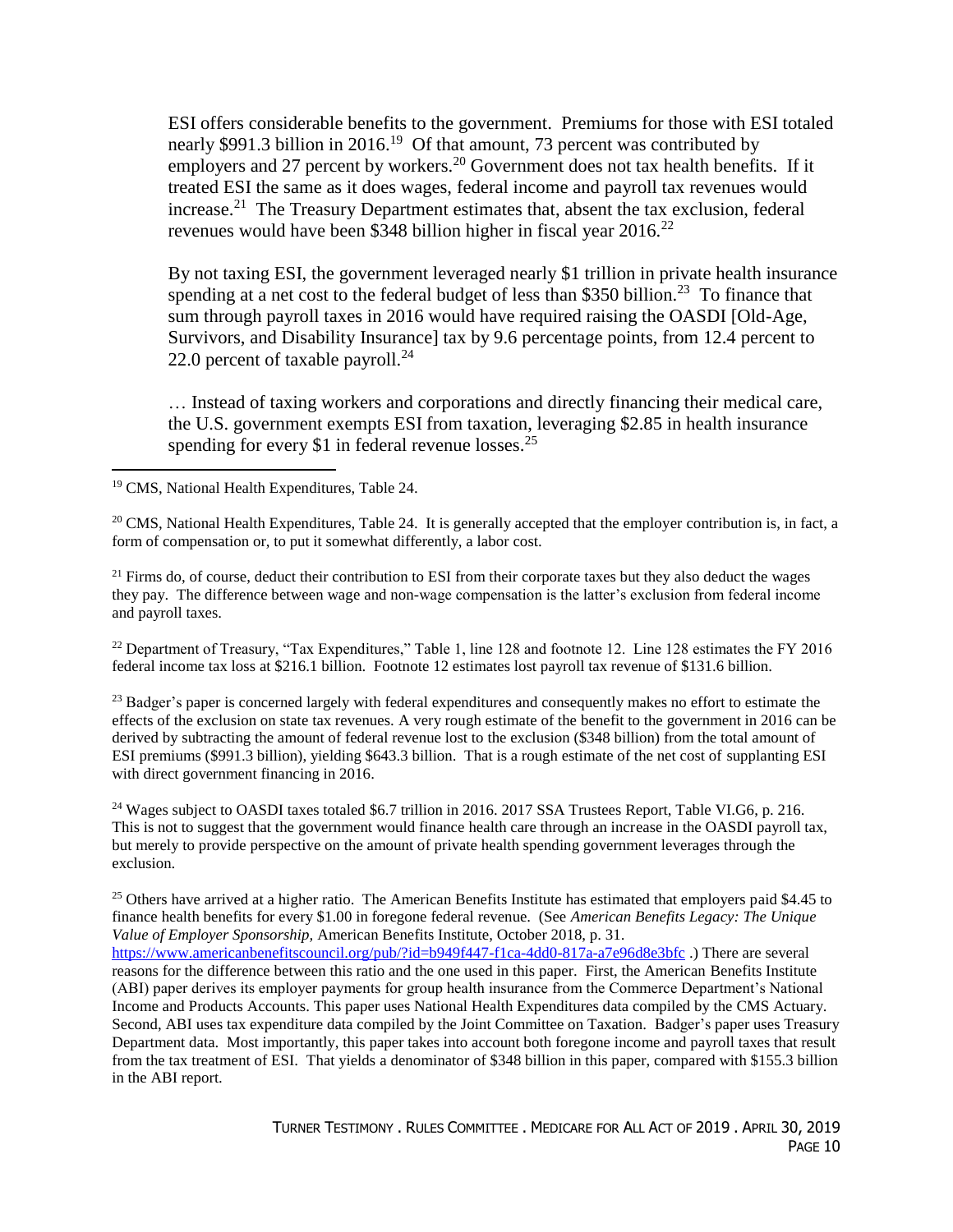**ESI Supports Public Programs:** Few recognize the significant cross-subsidization of today's Medicare that sustain access to care. Badger points out the important role that employersponsored health insurance plays by paying doctors and hospitals more than Medicare and Medicaid do, providing the margins many providers need to maintain quality and even keep their doors open.

It can be argued that the employer-sponsored health insurance system is a vital part of the reimbursement matrix supporting the U.S. health sector.<sup>26</sup>

Reimbursement rates to physicians and hospitals are generally substantially less under Medicare and Medicaid than under private employer plans. Proposals to extend Medicare coverage to all Americans would extend these public reimbursement rates universally, with a detrimental effect on quality and access to medical care.

#### **BETTER OPTIONS**

 $\overline{a}$ 

Instead of supplanting ESI with a government-run system, Congress should build on ESI. The Trump administration is offering several options through its regulatory authority to help employers and employees get and keep more affordable coverage.

**Association Health Plans:** First, the administration has created new options for smaller and medium-sized firms through its new Association Health Plans rule.

*The Washington Post* reported that: "Chambers of commerce and trade associations have launched more than two dozen of these 'association health plans' in 13 states in the seven months since the Labor Department finalized new rules making it easier for small businesses to band together to buy health coverage in the same way large employers do. And there are initial signs the plans are offering generous benefits and premiums lower than can be found in the Obamacare marketplaces."<sup>27</sup>

<sup>&</sup>lt;sup>26</sup> The number of employers offering health coverage has remained steady over the last five years at 55%, even as firms are struggling to provide this valued benefit despite steadily rising health costs. But that number still is down from the 65% of firms that offered coverage in 2001. Badger argues that the employer mandate instituted by the ACA appears to have had very little effect on the percentage of workers enrolled in ESI. In general, it appears that larger firms, which are subject to the mandate, sponsored health insurance before the government required them to do so, while a fairly substantial percentage of smaller firms, which are generally exempt from the mandate, did not offer coverage to their employees.

<sup>&</sup>lt;sup>27</sup> Paige Winfield Cunningham, "The Health 202: Association health plans expanded under Trump look promising so far," January 30, 2019, *The Washington Post.* [https://www.washingtonpost.com/news/powerpost/paloma/the](https://www.washingtonpost.com/news/powerpost/paloma/the-health-202/2019/01/30/the-health-202-association-health-plans-expanded-under-trump-look-promising-so-far/5c50ba751b326b29c3778d05/?noredirect=on&utm_term=.6435676a70d4)[health-202/2019/01/30/the-health-202-association-health-plans-expanded-under-trump-look-promising-so](https://www.washingtonpost.com/news/powerpost/paloma/the-health-202/2019/01/30/the-health-202-association-health-plans-expanded-under-trump-look-promising-so-far/5c50ba751b326b29c3778d05/?noredirect=on&utm_term=.6435676a70d4)[far/5c50ba751b326b29c3778d05/?noredirect=on&utm\\_term=.6435676a70d4](https://www.washingtonpost.com/news/powerpost/paloma/the-health-202/2019/01/30/the-health-202-association-health-plans-expanded-under-trump-look-promising-so-far/5c50ba751b326b29c3778d05/?noredirect=on&utm_term=.6435676a70d4)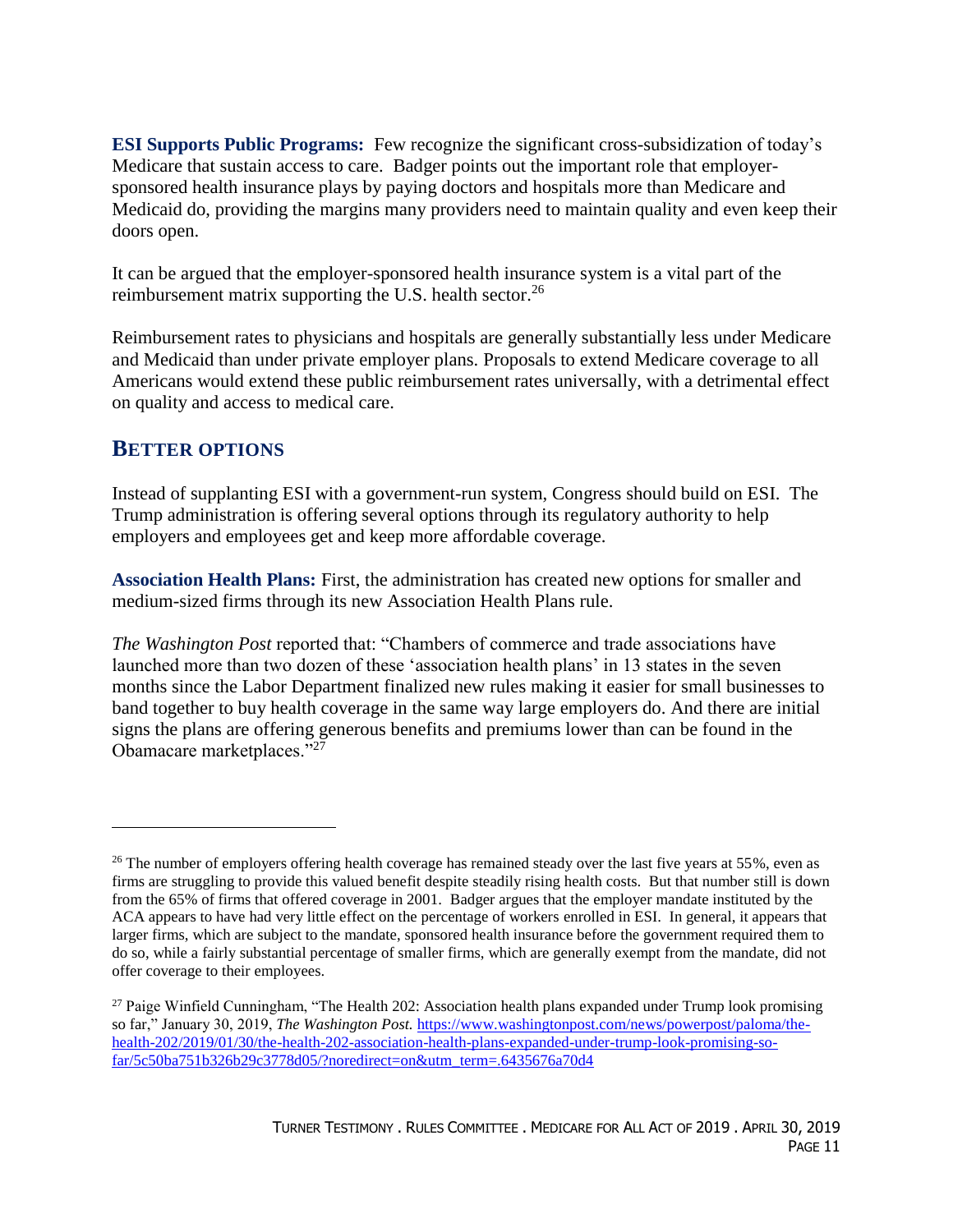There have been some criticisms that these plans might not be offering the same protections as ACA-compliant plans. But a new study shows that they are offering benefits comparable to most workplace plans, and they haven't tried to discriminate against patients with preexisting conditions, according to an analysis by Kev Coleman, a former analyst at the insurance information website HealthPocket.<sup>28</sup> "We're not seeing skinny plans," he said.

**Health Reimbursement Arrangements:** The administration also is finalizing a rule to enhance employer and employee options through Health Reimbursement Arrangements (HRAs), originally created by the Bush administration to give employers more options in their benefit offerings. Under those rules, HRAs, which are tax-preferred, notional accounts, can be integrated with group health coverage sponsored by the employer. They cannot be integrated with individual health insurance coverage. Many workers who are offered health coverage at work do not participate in their employer plans, often because of costs, and therefore are more likely to be uninsured.

In a 2017 executive order, President Trump directed administration officials to "increase the usability of HRAs, to expand employers' ability to offer HRAs to their employees, and to allow HRAs to be used in conjunction with nongroup coverage."<sup>29</sup>

The proposed rule would allow HRAs to be integrated with individual health coverage. This would allow workers to use their accounts to fund both premiums and out-of-pocket costs associated with individual health insurance coverage. $30$ 

The Galen Institute submitted public comments encouraging the administration to take the rule one step further by allowing spouses to integrate HRA funds to obtain a family plan.<sup>31</sup> We argue that current law would allow the integration of HRAs with group health plans sponsored by the employer of a spouse. $32$ 

As an example, consider that one spouse is offered health insurance at work. The employer may allow the plan to be extended to cover the family but only if the employee pays the full extra costs, which may be prohibitive for this lower-income worker.

 $\overline{a}$ <sup>28</sup> Kev Coleman, "First Phase of New Association Health Plans Reveal Promising Trends," Association Health Plan News, January 2019.<https://www.associationhealthplans.com/reports/new-ahp-study/>

<sup>&</sup>lt;sup>29</sup> Presidential Executive Order Promoting Healthcare Choice and Competition Across the United States, The White House, October 12, 2017. [https://www.whitehouse.gov/presidential-actions/presidential-executive-order-promoting](https://www.whitehouse.gov/presidential-actions/presidential-executive-order-promoting-healthcare-choice-competition-across-united-states/)[healthcare-choice-competition-across-united-states/](https://www.whitehouse.gov/presidential-actions/presidential-executive-order-promoting-healthcare-choice-competition-across-united-states/)

<sup>30</sup> [https://www.federalregister.gov/documents/2018/10/29/2018-23183/health-reimbursement-arrangements-and](https://www.federalregister.gov/documents/2018/10/29/2018-23183/health-reimbursement-arrangements-and-other-account-based-group-health-plans)[other-account-based-group-health-plans](https://www.federalregister.gov/documents/2018/10/29/2018-23183/health-reimbursement-arrangements-and-other-account-based-group-health-plans)

<sup>31</sup> <https://galen.org/2019/increasing-access-to-health-insurance-for-working-families/>

<sup>32</sup> Doug Badger and Grace-Marie Turner, "Give Working Families A Break," *RealClearHealth*, January 7, 2019. [https://www.realclearhealth.com/articles/2019/01/07/give\\_working\\_families\\_a\\_break\\_110856.html](https://www.realclearhealth.com/articles/2019/01/07/give_working_families_a_break_110856.html)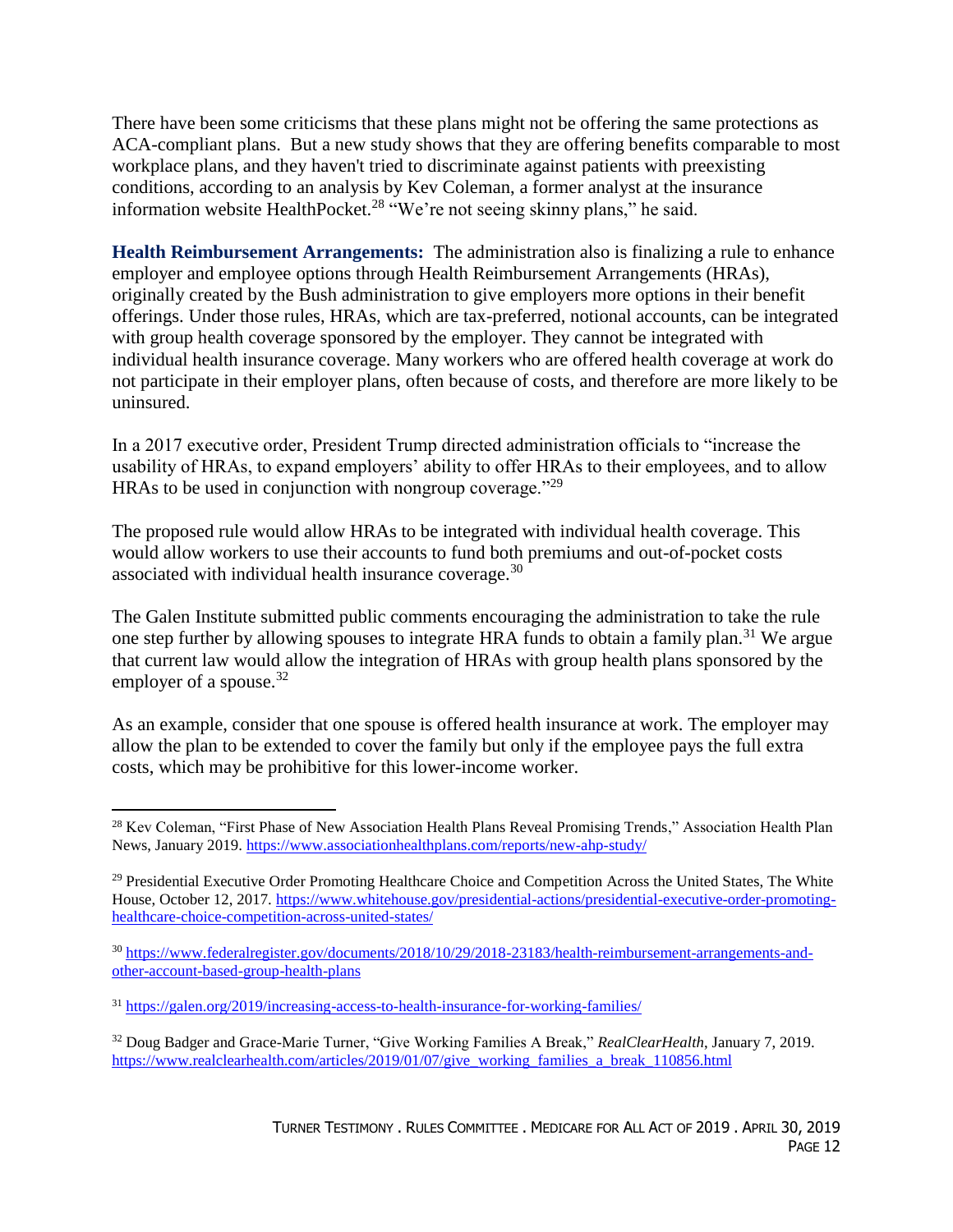If the other spouse's employer offers an HRA contribution, that employee could use the funds to buy into the first spouse's plan. This working couple could benefit from the ability to combine the HRA funds and obtain a family health insurance plan.

We believe the administration has the authority to include this change when it publishes the final rule. This would provide a new funding option and could expand insurance coverage, especially for those currently shut out of the market.

**State Innovations:** The solution is more, not fewer, choices. States have much more experience than the federal government in overseeing health insurance markets and greater flexibility to meet the needs of their residents.

One part of the ACA provides an option for State Innovation Waivers to allow states to reallocate existing resources to take better care of those with pre-existing conditions, for example.

States that have used early waiver authority to create risk-mitigation programs have seen in many cases dramatic results with no new federal spending.

Doug Badger and Heritage scholar Ed Haislmaier explain how early targeted waivers granted to states are helping them to better manage patients with chronic and pre-existing conditions.<sup>33</sup> "Several states have successfully used a waiver to change market conditions sufficiently that premiums fell for individual health insurance while still protecting the ability of people with high health care costs to access care," they write.

After the waiver reform in Alaska, premiums for the lowest-cost Bronze plans fell by 39 percent in 2018, they report. Oregon showed similar results in 2018, with premiums for the lowest-cost Bronze plans falling by 5 percent. Premiums for the highest-cost Bronze plans plunged by 20 percent. In Minnesota, the third state with an approved waiver, premiums dropped in both 2018 and 2019. Average premium for ACA coverage in 2019 will be lower for every Minnesota insurer than they were in 2017. Four other states have had waivers approved for 2019: Maryland, Maine, New Jersey, and Wisconsin.<sup>34</sup>

According to the paper, "States repurpose a portion of federal money that would otherwise have been paid to insurers as premium subsidies, supplement this federal money with non-federal

<sup>&</sup>lt;sup>33</sup> Doug Badger, Ed Haislmaier, "State Innovation: The Key to Affordable Health Care Choices," The Heritage Foundation, September 27, 2018. [https://www.heritage.org/health-care-reform/report/state-innovation-the-key](https://www.heritage.org/health-care-reform/report/state-innovation-the-key-affordable-health-care-coverage-choices)[affordable-health-care-coverage-choices](https://www.heritage.org/health-care-reform/report/state-innovation-the-key-affordable-health-care-coverage-choices)

<sup>34</sup> Grace-Marie Turner, Doug Badger, "Several States Have Found Ways To Mitigate Obamacare's Damage To Their Health Insurance Markets," *Forbes*, October 3, 2018. [https://www.forbes.com/sites/gracemarieturner/2018/10/03/several-states-have-found-ways-to-mitigate-obamacares](https://www.forbes.com/sites/gracemarieturner/2018/10/03/several-states-have-found-ways-to-mitigate-obamacares-damage-to-their-health-insurance-markets/#56d1b71730da)[damage-to-their-health-insurance-markets/#56d1b71730da](https://www.forbes.com/sites/gracemarieturner/2018/10/03/several-states-have-found-ways-to-mitigate-obamacares-damage-to-their-health-insurance-markets/#56d1b71730da)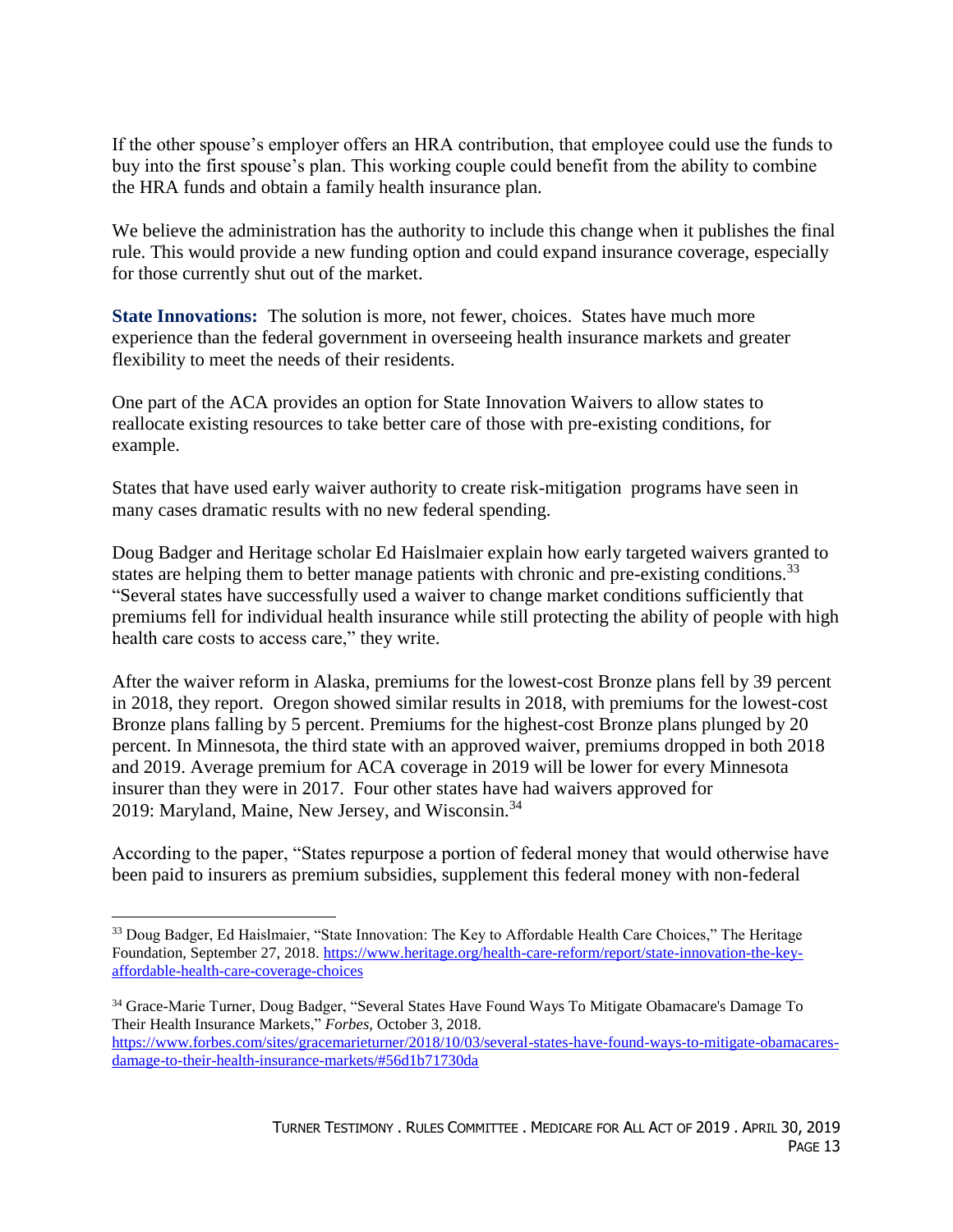sources, and then use the resulting pool of money to pay medical claims for policyholders who incur high medical bills. Since this process would reduce premiums, it also would reduce federal premium subsidies, making it budget neutral to the federal government."

States are employing various risk mitigation strategies to finance coverage for those with high health costs, repurposing federal money to pay medical bills for residents in poor health. By separately subsidizing those with the highest health costs, they can lower premiums for individual health insurance, and the lower premiums also mean increased enrollment.

The administration is offering states additional flexibility through new Section 1332 guidance to tailor solutions to the needs of their residents.

### **OTHER OPTIONS TO SOLVE THE PROBLEMS IN OUR HEALTH SECTOR**

A group of policy experts—the Health Policy Consensus Group<sup>35</sup>—has developed a plan<sup>36</sup> to help the millions of people who are struggling to afford health insurance, particularly in the small group and individual markets, to have access to more choices of more affordable insurance while protecting the poor and the sick, including those with pre-existing conditions.

It is based upon formula grants to the states, using existing Obamacare resources, but with guidelines that incentivize states to provide people with more choices of more affordable coverage (and even provide an option for some people on Medicaid and CHIP to obtain private coverage, if that is their choice). It provides generous resources for those needing help in purchasing coverage and important protections for those with expensive and chronic illnesses. It is based upon a plan that came closer than is commonly believed to passage in the Senate in the fall of 2017.

Unlike the ACA, the Health Care Choices plan has money dedicated to creating guaranteed protection programs. Rather than forcing those participating in the ACA insurance pools to pay extra to support people with high medical expenses, we would stipulate that dedicated resources be devoted to providing extra financial support for their care.

By putting the sickest people in the same pool with others, premiums are higher, often much higher, for those not eligible for subsidized exchange coverage. Virginia State Sen. Bryce Reeves read in a recent speech <sup>37</sup> an email he received from one of his constituents in

<sup>&</sup>lt;sup>35</sup> The Health Policy Consensus Group is comprised of state health policy experts, national think tank leaders, and members and leaders of grassroots organizations across the country. Participants are committed to market-based policy recommendations that give people access to the health plans and doctors they choose at a price they can afford so that they can get the care they need, with strong protections for the most vulnerable.

<sup>36</sup> [www.healthcarechoices2020.org](http://www.healthcarechoices2020.org/)

<sup>37</sup> Grace-Marie Turner, "Health Care Choices Proposal: A New Generation of Health Reform," *Forbes,* June 22, 2018. [https://www.forbes.com/sites/gracemarieturner/2018/06/22/health-care-choices-proposal-a-new-generation-](https://www.forbes.com/sites/gracemarieturner/2018/06/22/health-care-choices-proposal-a-new-generation-of-health-reform/#1106ce6664f1)